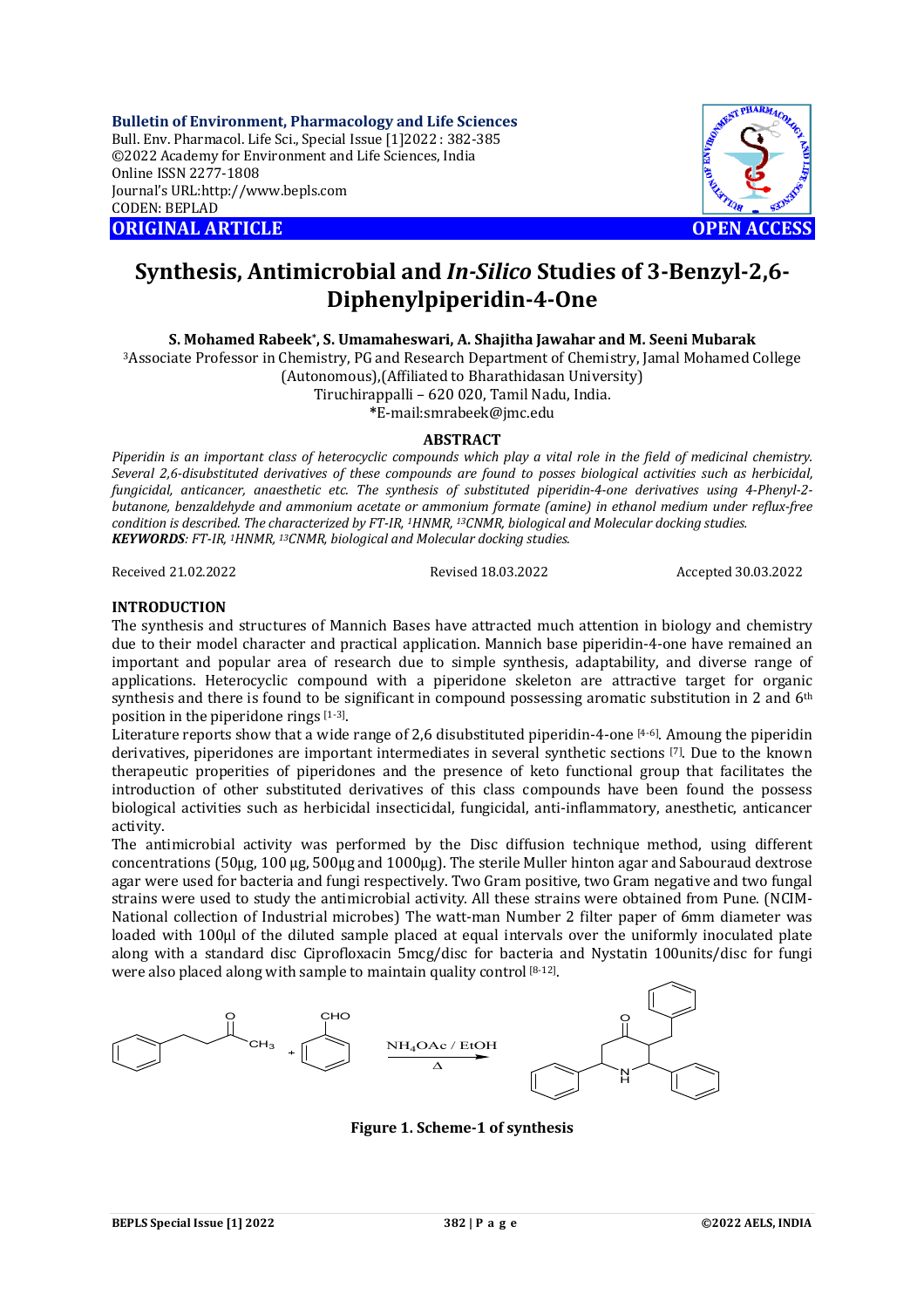#### **Rabeek** *et al*

## **MATERIAL AND METHODS**

4-Phenyl-2-butanone (1.3g; 0.1mol), ammonium acetate (4g; 0.1mol) and benzaldehyde (2.1.ml; 0.02mol) were taken in a RB flask containing ethanol (10ml). The mixture was refluxed in a water bath with occasional shaking until the colour changed into red orange. The solution was cooled, and then ether (50ml) was added. The filtered solution was transferred into conical flask and Con.HCl (5ml) was added. A white precipitate was formed. The precipitate was washed with 5:1 ethanol:ether mixture and dried. Acetone (10ml), liquid ammonia (5ml), and excess of coldwater were added. The precipitate formed was filtered and dried. Then the product was recrystallized with etanol. The product was dried, m.p 222- 2240C.

## **RESULTS AND DISCUSSION**

## **Spectral characterization**

 $\mathbf{r}$ 

3-benzyl-2,6-diphenylpiperidin-4-one Yield: 86-92%; mp: 222-224ºC .**FT-IR** (KBr): 3392 (ʋN-H), 3023(υaromatic-CH), 2901 (υaliphatic-CH), 1704 (υC=O), 1588, 1430 (υC C) cm-1, **<sup>1</sup>H-NMR** (300MHz, DMSO-d6, δ in ppm); 8.562-8.555 (d, 2H, pyridine –**H**); 7.51-7.45(t, 6H,pyridine-H); 7.16- 6.87(m, 12H, aromatic-H); 4.77-4.69(t, 2H, benzylic-**H** (C3 and C5 protons); 4.40-4.36(d, 2H, benzylic-**H** (C2 and C6 protons); 3.37(hump,1H,N**H**).

**<sup>13</sup>C-NMR** (100 MHz, DMSO- d6, δ in ppm) 206.2(>C=O), 158.9, 149.1, 136.2, 129.7,127.5, 126.2, 123.0, 122.4, 66.9, 63.4.

|                             |                                        |                          | <b>Table: I Antibacterial activity</b> |  |                |                |                    |          |
|-----------------------------|----------------------------------------|--------------------------|----------------------------------------|--|----------------|----------------|--------------------|----------|
| S.N                         | Name of the                            | Zone of inhibition in mm |                                        |  |                |                |                    |          |
| $\Omega$                    | <b>Microorganisms</b>                  |                          |                                        |  |                |                |                    |          |
| $\blacksquare$              |                                        | 50 <sub>mcg</sub>        | $100$ mcg                              |  | $500$ mcg      | 1000mcg        | Solvent<br>Control | standard |
| $\mathbf{1}$<br>$\bullet$ . | Staphylococcus aureus<br>(NCIM2079)    | 16                       | 18                                     |  | 20             | 20             |                    | 35       |
| $\overline{2}$              | <b>Basillus subtilis</b><br>(NCIM2063) | 18                       | 20                                     |  | 20             | 21             |                    | 40       |
| $\bullet$                   |                                        |                          |                                        |  |                |                |                    |          |
| 3                           | Klebsiella aerogenes                   | 12                       | 16                                     |  | 18             | 19             |                    | 30       |
| (NCIM2098)<br>$\bullet$     |                                        | $\bullet$                |                                        |  | $\blacksquare$ | $\blacksquare$ | $\bullet$          |          |
| $\overline{4}$              | E.coli                                 | 16                       | 18                                     |  | 20             | 24             |                    | 38       |
| $\blacksquare$              | (NCIM2065)                             |                          |                                        |  |                |                |                    |          |
| 5                           | Aspergillus niger<br>(NCIM2105)        | 16                       | 18                                     |  | 18             | 20             |                    | 35       |
| 6                           | Candida albicans                       | 16                       | 16                                     |  | 17             | 20             |                    | 32       |
|                             | (NCIM3102)                             |                          |                                        |  |                |                |                    |          |

Standard-Ciprofloxacin 5μg/disc for bacteria: Nystatin 100units/disc for fungi.Solvent-DMSO



**Figure-2**: Graphical chart of Inhibition

Followed by incubation at 37ºC for 24hrs and 25ºC for two days for bacteria and fungi were observed for zone of inhibition. The zone of inhibition was measured by using a standard scale. The diameter of the zone of inhibition directly proportional to the amount of active constituent present in the sample. The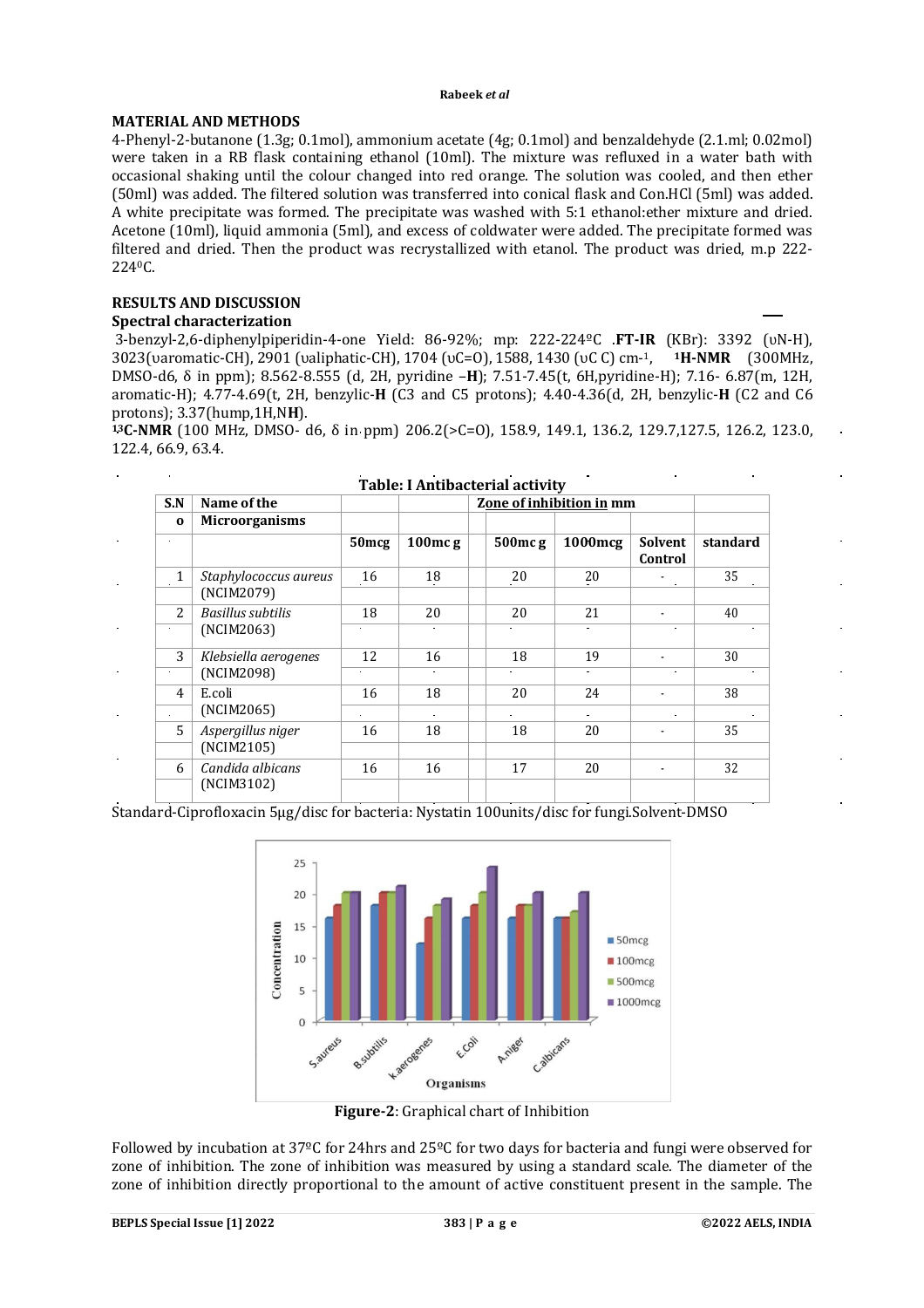#### **Rabeek** *et al*

compound were found to be effective against Gram positive (*Staphylococcus aureus* and *Basillus subtilis).* Among these two Gram positive the effect was found to be remarkable at low concentration (100μl) towards *Basillus subtilis* and more effective against Gram negative *E.coli* and *Klebsiella aerogenes.* In the compound showed better response towards fungal strains *Aspergillus niger* and *Candida albicans* [Fig 2, Table1]*.*

## **MOLECULAR DOCKING STUDIES**

X-ray crystal structure of EGFR tyrosine kinase (PDB: 2J5F) was downloaded from [www.rcsb.org.](http://www.rcsb.org.) The active site of 2J5F is well established with hydrophobic active site containing irreversible inhibitor and molecular docking simulations were performed in order to distinguish the basic receptor-ligand interactions. The X-ray crystal structure of EGFR tyrosine kinase domain had the resolution of 3.00Å. The protein was prepared by using the Protein Preparation Wizard, pre-processed and heterostate for cocrystallized ligand was generated using Epik; protonation state and optimization of H bonding of the protein side chains were assigned using Protassign, energy minimized (impref minimization) using OPLS2001 force field. Receptor grid has been prepared with default parameters and without any constrains. Site was specified around the reference ligands 3-benzyl-2,6-diphenylpiperidin-4-one of EGFR tyrosine kinase. The two dimensional structures of ligands were drawn by using the Maestro 8.5. The ligands were prepared by using Ligprep utility of Schrodinger Suite with default parameters, the ligand energy minimized by using OPLS 2005 (Macromodel multiple minimization) and water as solvent. The ligands did not show the formation of any tautomers or isomers after ligprep and macromodel multiple energy minimizations. The ligands' docking was performed with Xtra precision mode (XP) which is employed in GLIDE 5.0 module implemented in the Schrodinger LLC.



**Figure – 4: Glide extra – Precision (XP) result for use of Schrodinger LLC**

| rapie. Details of bolluing |                         |                             |                 |  |  |  |  |  |  |
|----------------------------|-------------------------|-----------------------------|-----------------|--|--|--|--|--|--|
| <b>Binding Energy</b>      | No.of.Hydrogen          | <b>Interacting Residues</b> | Distance $(A0)$ |  |  |  |  |  |  |
| (Kcal/mol)                 | <b>Bond Interaction</b> |                             |                 |  |  |  |  |  |  |
| $-8.17$                    |                         | <b>LYS 48. SER 228</b>      | 1.877, 1.998    |  |  |  |  |  |  |
|                            |                         |                             |                 |  |  |  |  |  |  |

## **Table.2 Details of Bonding**

## **CONCLUSION**

A simple and elegant method for the synthesis of the compound described in this work. Nitrogen containing piperidine-4-ones are obtained, when more convenient ammonium acetate is employed instead of the deliquescent ammonium formate. The synthesized compound was characterized by FT-IR, <sup>1</sup>H NMR, 13C NMR, biological and Molecular docking activity. After studying the docking poses and binding modes of the docked compound, the necessity of hydrogen bond formation for enhancing the activity of this class of compound can be highly advocated.

## **ACKNOWLEDGEMENT**

The Authors thanks the Principal and Management committee members, Jamal Mohamed College, Trichy-20 for providing necessary facilities.

### **REFERENCES**

- 1. C.Noller ;V.Baliah, (1948). The Preparation of Some Piperidine Derivatives by the Mannich Reaction, J. Am. Chem.Soc*.*,70,3853
- 2. Baliah V, Ekambaram A, Govindarajan T. S, (1954).Synthesis and Characterization of new Spiro Heterocyles, Curr. Sci*,*1954; 23: 264.